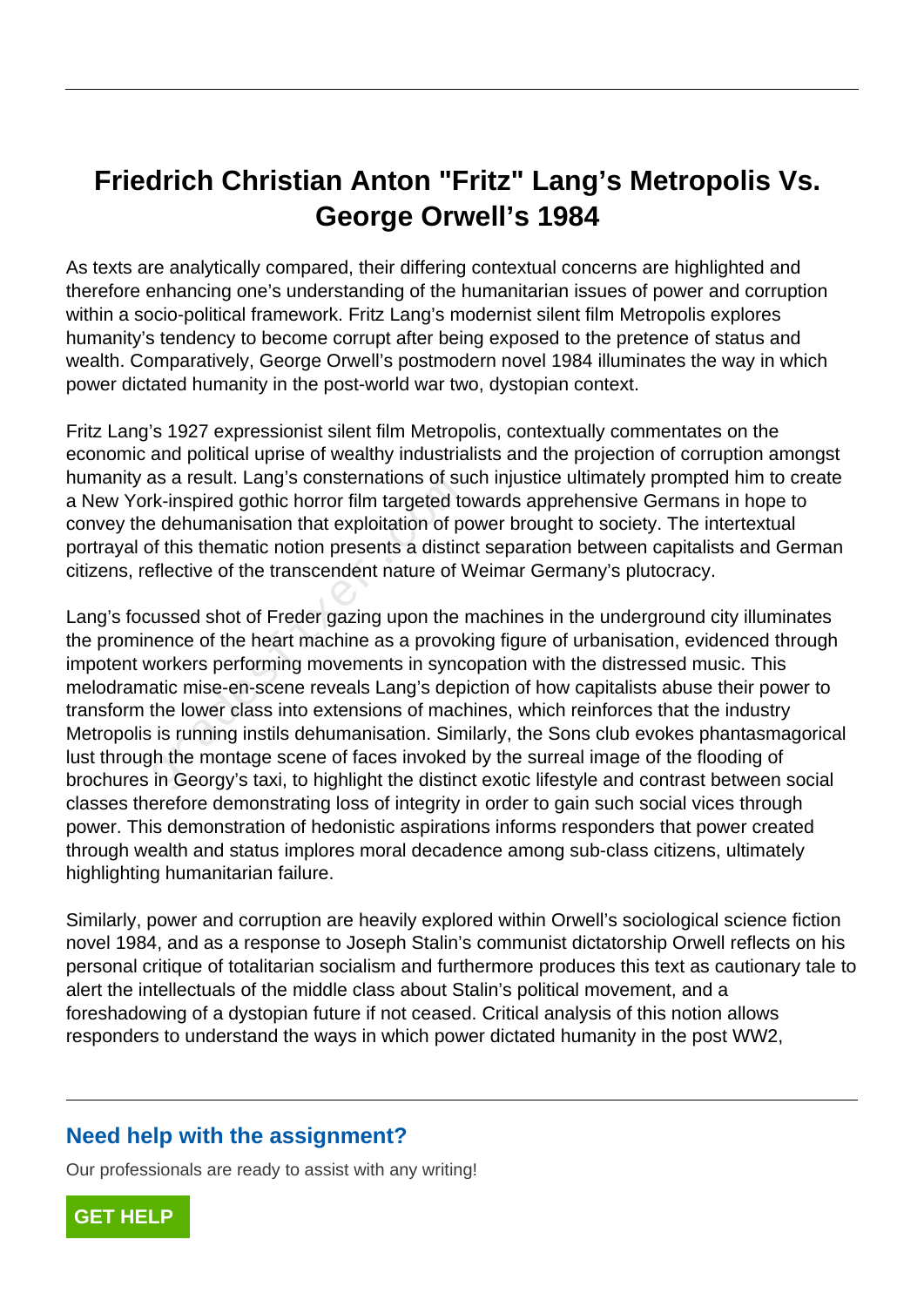dystopian context.

The ways in which political powers enforce a state of propaganda induced fear in a totalitarian society is focally repeated within the text by the Party's political maxim "war is peace, freedom is slavery, ignorance is strength". This contextual reflection reveals the manner in which psychological independence is lost due to political ascendancy, further exacerbating alienation among victims of this control. Political corruption is further alluded to as Orwell hyperbolises "People simply disappeared, always during the night…you were abolished, annihilated and vaporised" which exemplifies the way the Party instantly eliminated all political and social opponents to produce an idyllic utopian society. As a result, responders are encouraged to construe the connection between the implications of this movement and the Spanish Civil War, particularly as Orwell targets Stalin's autocratic movement during 1948. The nature of pure power is indicated as Orwell utilises personal pronoun through O'Brien as he dictates "the party seeks power entirely for its own sake. We are not interested in the good of others". This demonstration of a desire for absolute power is effective in highlighting the unhindered passion and craving for powerful control with no regard for the wellbeing of the majority. Through understanding this desire, responders are able to comprehend the way in which power is the primary influence from Orwell's context as his text, 1984, directly represents his experience in his context and his apprehension for the future.

Through comparison of texts and examining their contextual concerns, responders have an enhanced understanding of how social and political concepts alter ideas of humanisation over time. Represented in George Orwell's satiric novel 1984, Winston repetitively makes reference to dehumanisation through the motif "Freedom is the freedom to say that two plus two equals four". Similarly, Fritz Lang utilises reoccurring long-shots of the identically costumed workers, plodding in syncopation with heads bowed to illustrate the lack of individuality and freedom they possess. Through this comparison, responders are able to construe that socio-economic and political power suppresses individuality, ultimately dehumanising victims of this control. Although Metropolis and 1984 share similar concepts of abuse of power, the ways in which they misemploy this power distinctively contrasts with one another. This can be further observed through the intertitle spoken by Rotwang "Isn't it worth the loss of a hand to have created the man of the future", evidently contrasting with Orwell's portrayal of political powers as he utilises blunt diction through O'Brien as he says, "The object of power is power". As shown, Fritz Lang highlights how power is used for emotive gain, whilst in 1984, power is gained for the sake of maintaining power. The contrast between the uses of power in these texts is demonstrative of the manipulation of such power in their respective contexts and therefore allows responders to further understand the way in which power is misused overtime. grad for powerial control with no regard to<br>ding this desire, responders are able to<br>luence from Orwell's context as his tex<br>t and his apprehension for the future.<br>omparison of texts and examining their<br>understanding of ho

Conclusively, as Fritz Lang's 1927 silent film Metropolis and George Orwell's science fiction novel 1984 is analytically compared, responders are able to further apprehend how context is

## **Need help with the assignment?**

Our professionals are ready to assist with any writing!